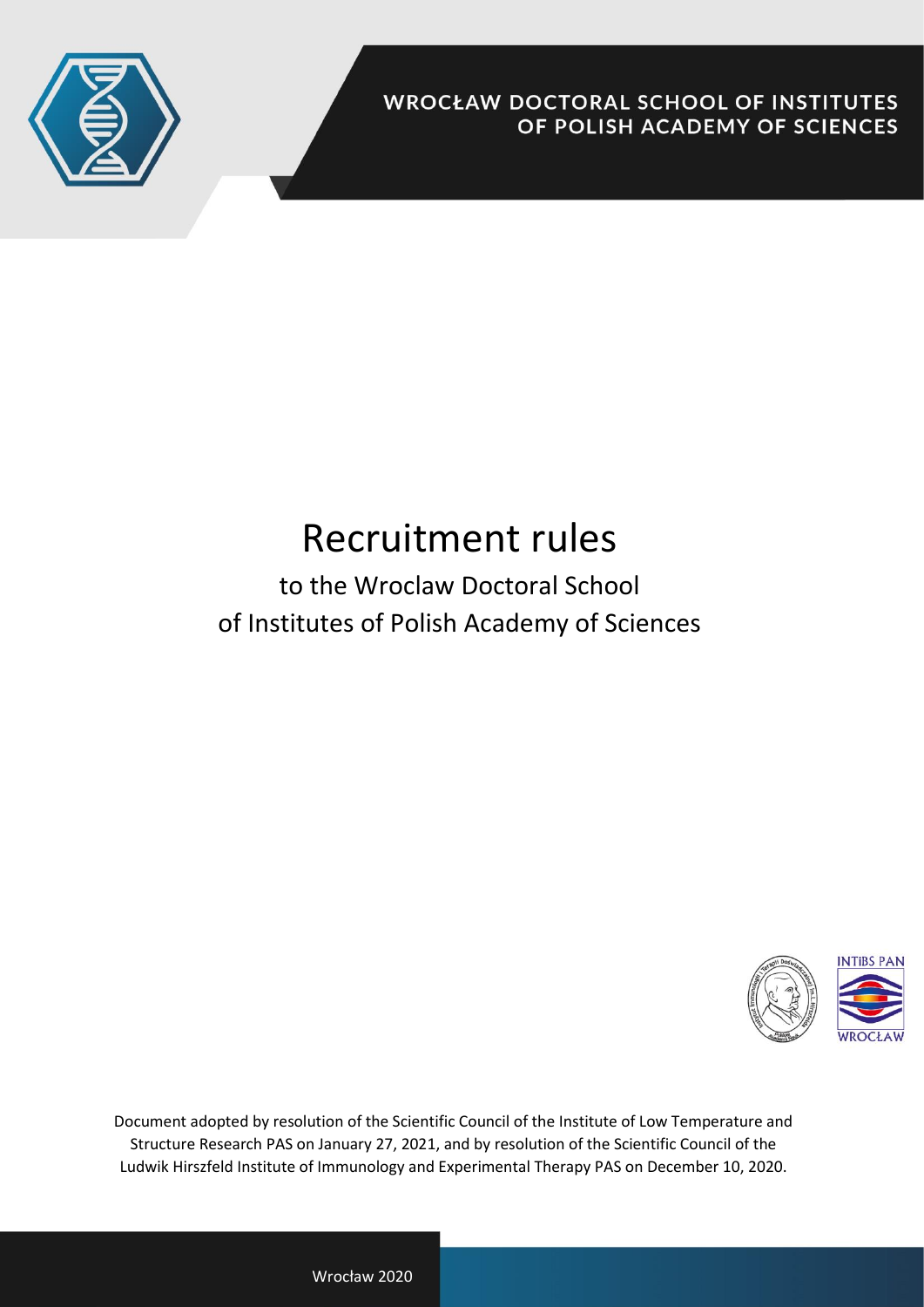

## **Recruitment rules for the Wrocław Doctoral School of Institutes of Polish Academy of Sciences (English version, the Polish version is legally binding)**

The Wrocław Doctoral School of Institutes of Polish Academy of Sciences (hereinafter referred to as the School), run jointly by the Institute of Low Temperature and Structure Research of the Polish Academy of Sciences in Wrocław and the Ludwik Hirszfeld Institute of Immunology and Experimental Therapy of the Polish Academy of Sciences in Wrocław (hereinafter referred to as the Doctoral Entities) trains doctoral students in disciplines in which the Doctoral Entities are authorized to confer doctoral degrees.

## **I Regular recruitment**

- 1. Recruitment to the School may be announced twice a year, taking into account the commencement of the four-year doctoral programme from the winter semester (i.e. 1 October) or from the summer semester (i.e. late February/early March). The recruitment announcement shall indicate the disciplines of study in which the recruitment is conducted.
- 2. Individuals with a master's degree, a master's of engineering degree, or an equivalent degree (and those who will obtain such a title before they begin their studies, i.e., before October 1) may apply for admission to the School:
- a) in physics, chemistry, materials science, or related fields—for disciplines of the physical and chemical sciences

or

- b) in biology, biotechnology, medicine, pharmacology, chemistry, or related fields—for the disciplines of the biological and medical sciences.
- 3. In exceptional cases—justified by the highest quality of scientific achievements—individuals who do not meet the above-mentioned requirements, but who hold a university degree or who have completed the third year of a full-cycle Master's program in the fields listed in Paragraph 2 may apply for admission to the School. In this case, a candidate will be admitted for recruitment at his or her request after obtaining the consent of the School Council.
- 4. Recruitment to the School is carried out through a competition by the Recruitment Committees at the Doctoral Entities appointed by the School Council. Candidates shall be admitted to the School based on their ranking as determined by the number of recruitment points they have earned. The number of candidates admitted to the School is limited by the number of places available in the Doctoral Entities as specified by the Directors and by the minimum number of recruitment points required by each Committee.
- 5. Recruitment begins when the School Council announces on the School's website that candidates may submit their applications. This announcement shall specify the date and place for submitting the applications and the date of the interviews. Regular recruitment will be announced at least 60 days before the application deadline.
- 6. No later than 30 days before the deadline for submitting applications, a list of suggested supervisors and the topics of doctoral dissertations will be announced. In the case of the topic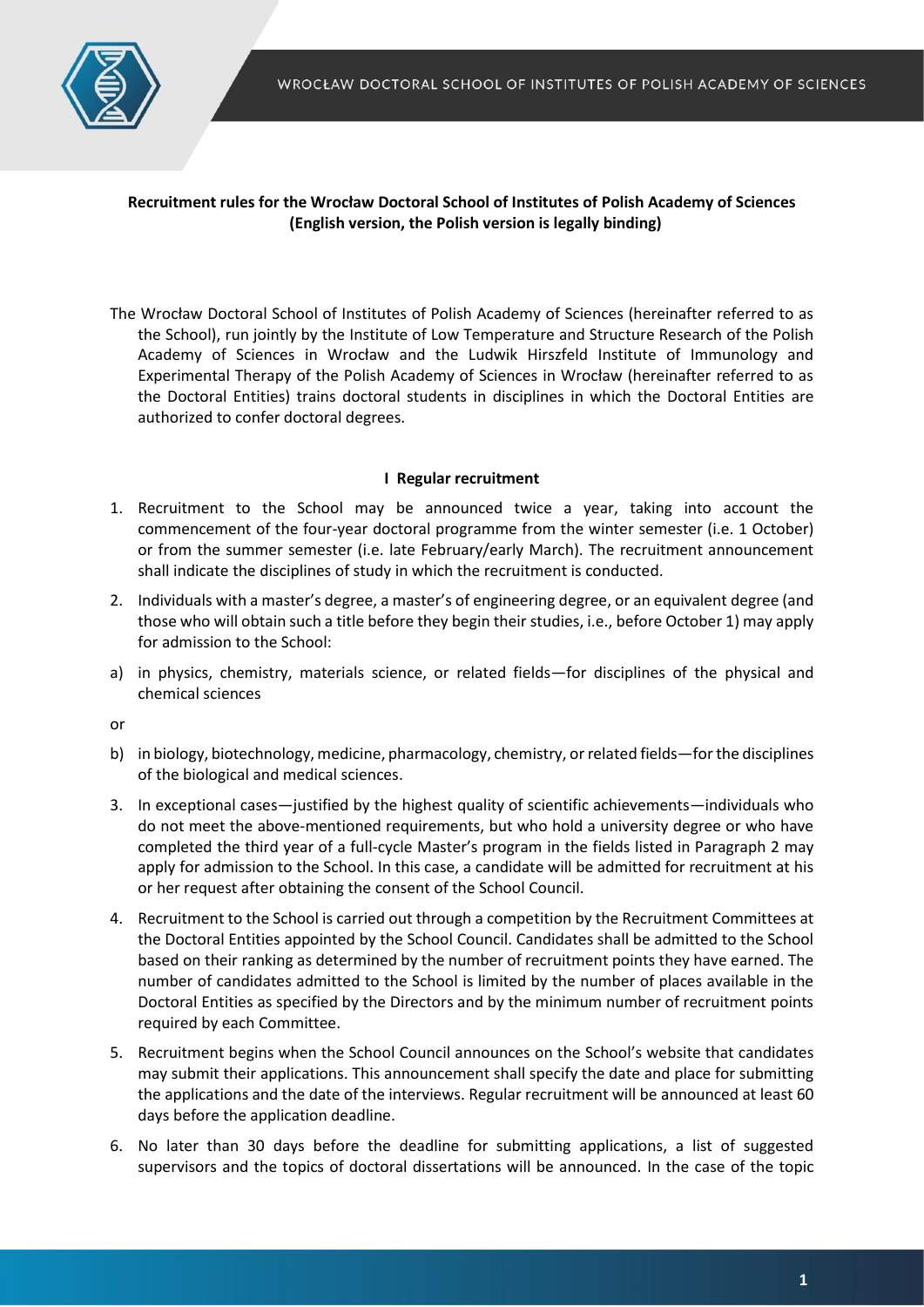

carried out within the framework of a research project providing for covering the costs of a doctoral scholarship for a doctoral student participating in the project, additional requirements for candidates may be presented, in particular the need to undergo additional recruitment (e.g. participation in a competition) related to the rules of implementation of a given project.

- 7. Applications for admission to the School should be submitted within the time limit specified in Paragraph 5
- a) in person at the School's Secretariat Office at the Institute of Low Temperature and Structure Research of the Polish Academy of Sciences, 2 Okólna St. in Wrocław, from 9 am to 3 pm

or

b) by registered mail or courier (the date on which the Secretariat Office received the documents is considered to be the delivery date) to the following address: WSD IPAN, ul. Okólna 2, 50-422 Wrocław

or

- c) by email to the address wsdipan@intibs.pl; however, the original documents should be delivered before the studies start (a failure to meet this requirement will result in the candidate's name being removed from the list of doctoral students).
- 8. The application should include a completed application form (available on the School's website)

and a Polish or English version of:

- a) degrees—Bachelor's (or Engineer's) and Master's degrees (if the latter has already been issued);
- b) in the case of candidates described in Paragraph 3:
- i) a copy of the graduation certificate from a first-cycle degree program or the third year of a fullcycle Master's degree program and
- ii) an application to the School Council for admission to the recruitment process, containing a description of documented scientific achievement of the highest quality;
- c) a duplicate (certified copy) of the entire grade book/Transcript of Records of the first- and secondcycle program (or full-cycle Master's degree program), or a supplement to the degree with grades from the entire course of study, or a student's grading report from all years of their studies confirmed by the Dean's Office, together with the calculated average grade from their studies;
- d) a certificate of English-language skills at B2 level or higher or information in the diploma supplement that the candidate completed an English course at the required level as part of the university program (if the supplement does not describe the level of the course, a certificate from the Dean's Office is required);
- e) a cover letter listing the preferred research topics (2 or 3 choices from the list of topics referred to in Paragraph 6);
- f) additional documents which prove the candidate's suitability for scientific work (a list of publications and conference presentations, a list of completed courses and post-graduate studies, language certificates, activity in scientific research groups, activities popularizing science, etc.);
- g) in the case of indicating the topics carried out within the framework of research projects referred to in paragraph 6, the application for recruitment to the given project(s) and possibly required additional documents.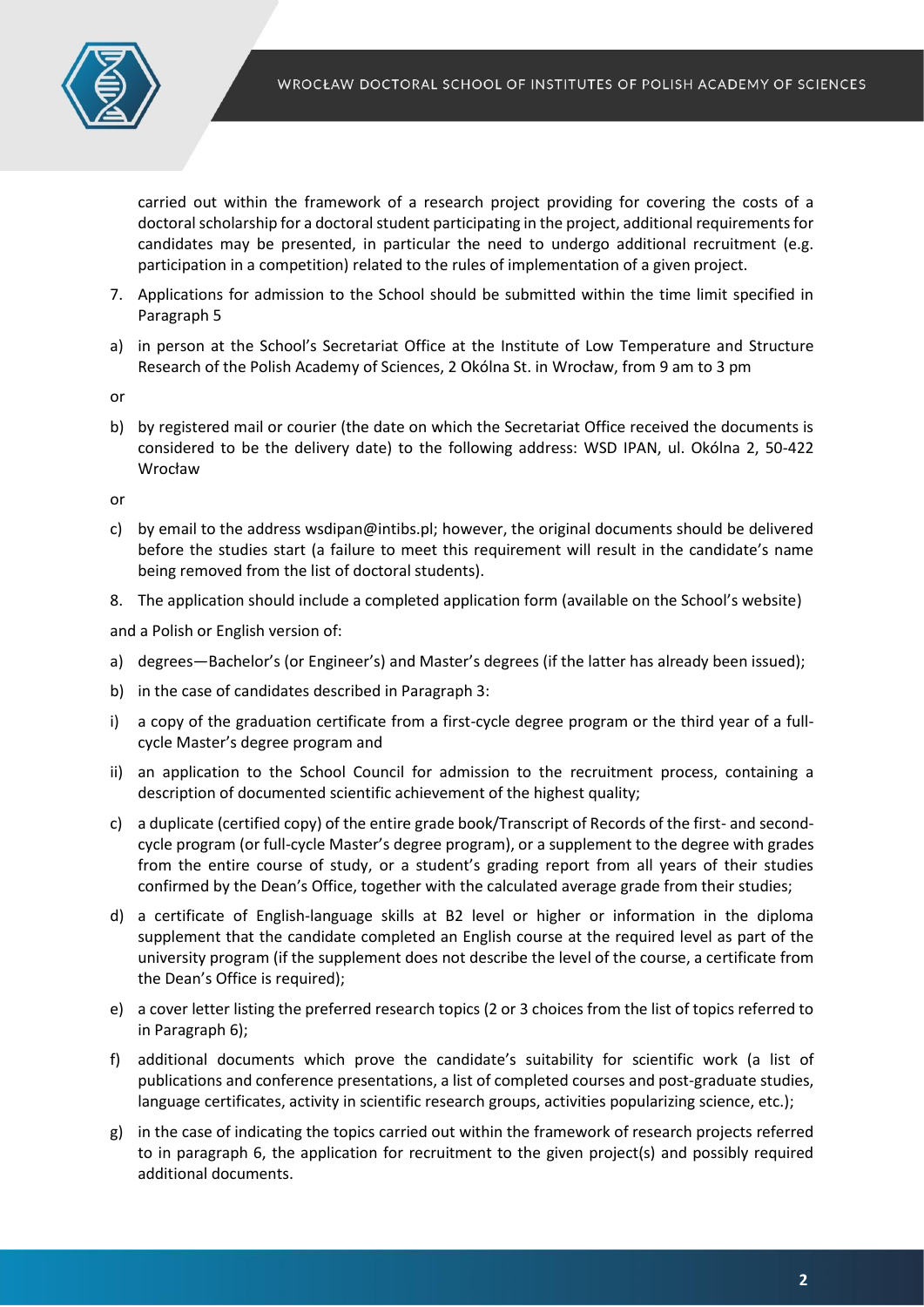

- 9. Foreigners who obtained a professional title at a university outside the European Union are additionally required to submit documents authenticating this title in the diplomatic representation of the Republic of Poland.
- 10. After receiving the documents, the Head of the School shall verify that they comply with the formal requirements and shall pass them on (subject to Paragraph 3) to the Recruitment Committee of the given discipline.
- 11. Interviews with candidates for the School take place at the offices of the Doctoral Entities. The exact schedule of the interviews and the list of applications that do not meet the formal requirements shall be announced on the School's website at least 7 days before the interviews commence.
- 12. The Recruitment Committee conducts interviews with candidates consisting of
- a) a 10-minute presentation in English of the candidate's scientific achievements to date, their motivation for taking up scientific work, and their research interests. The Committee will provide the candidate with a multimedia projector and a computer with software for displaying files in PPTX and PDF file formats and
- b) conversations in Polish or English to verify the candidate's knowledge of the selected science discipline, in particular
- i) for a discipline in the physical sciences—knowledge of physics (particularly solid-state physics),
- ii) for a discipline in the chemical sciences—knowledge of chemistry (particularly in physical chemistry),
- iii) for a discipline in the biological sciences—knowledge of biology (particularly in immunology, molecular biology, and microbiology), and
- iv) for a discipline in the medical sciences—knowledge of medical biology (particularly in immunology, genetics, and microbiology).
- 13. After the interview, the Recruitment Committees shall award candidates recruitment points (from 0 to 20 points), which include
- a) an assessment of the candidate's previous education achievements and predisposition for scientific work based on the documentation submitted (from 0 to 5 points),
- b) an assessment of the candidate's presentation (from 0 to 5 points), and
- c) an assessment of the candidate's knowledge in the selected discipline (from 0 to 10 points),

and shall then draw up rankings for each discipline separately.

- 14. The Recruitment Committees set the minimum number of recruitment points referred to in Paragraph 4. The rankings specifying the minimum number of recruitment points needed and the individuals who have been admitted shall be public and shall be announced on the School's website and in the Bulletins of Public Information of the Doctoral Entities 7 days after the end of the interviews at the latest.
- 15. Candidates are notified in writing by the Head of the School whether their application to the School has been accepted or rejected.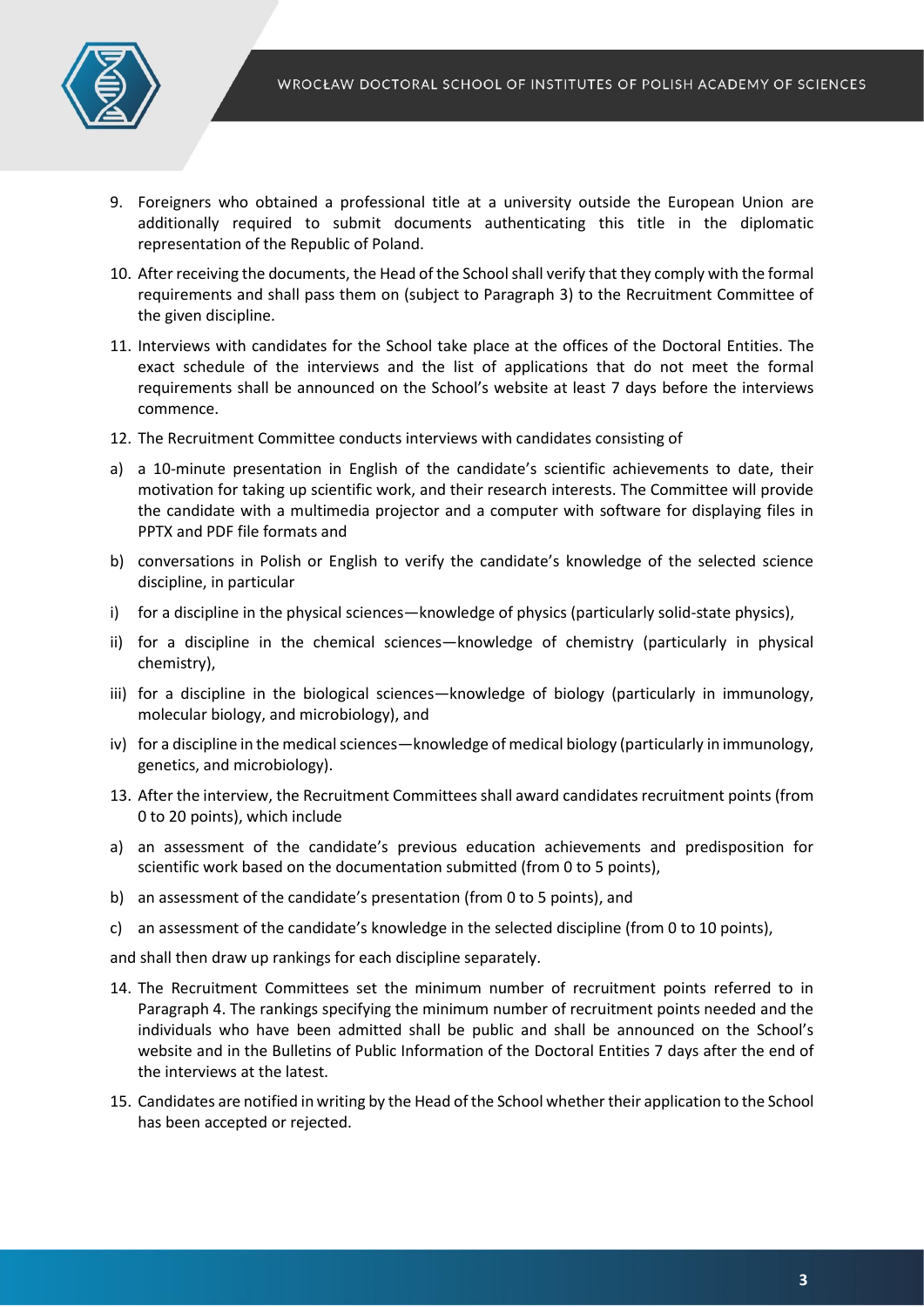

- 16. Admission to the School shall take place by means of entry on the list of doctoral students by the Head of the School. In the case of foreigners, admission to the School is additionally carried out by means of an administrative decision of the Director of the relevant Doctoral Entity.
- 17. A refusal of admission to the School takes place by means of an administrative decision of the Recruitment Committee signed by the Head of the School. The decision is subject to a request for re-examination of the case, submitted to the Head of the School within 14 days of delivering the decision to the candidate.
- 18. The Recruitment Committee designates a supervisor to the School Council for each accepted candidate.
- 19. Individuals who are admitted to the School and who do not have a Master's degree at the time of recruitment and who are not covered by Paragraph 3 are required to provide this degree (or a university certificate of a master's degree or equivalent) before taking the oath (failure to meet this requirement will result in removal of the candidate's name from the list of doctoral students).
- 20. In the case of a vacancy on the list of people admitted before the start of education (e.g., as a result of a candidate's deletion or resignation), the School Head may recommend that the next person in the rankings who has obtained at least the minimum number of recruitment points be entered on the list of doctoral students.
- 21. If the available vacancies are not filled, the School reserves the right to carry out an additional recruitment under the same conditions, except that the dates of the next stages of recruitment will be given in a separate announcement published on the School's website.

## **II Special recruitment**

- 22. In the case of the appearance of funds from projects of external institutions intended to finance a doctoral scholarship for a doctoral student taking part in the project, at the request of the Director of the Doctoral Entity and the project leader, addressed to the Head of the School, special recruitment may be announced, with training commencing at the beginning of the month following enrolment on the list of doctoral students. It will take place in accordance with the principles described in paragraphs 1-20, subject to the changes specified in paragraphs 23-30.
- 23. The Head of the School announces the recruitment;
- 24. The deadline for submitting documents and proposed topics of the doctoral dissertation, in accordance with the provisions of the project, will be announced at least 30 days in advance;
- 25. The interviews will take place up to 60 days after the deadline for submitting documents, and their schedule will be presented no later than 7 days before the start of the interviews;
- 26. The results of the recruitment will be announced up to 7 days after the end of the interviews;
- 27. The Recruitment Committee includes the project manager. After the interview, the Committee awards the candidate with recruitment points (from 0 to 24 points), which consist of points listed in paragraph 13 (from 0 to 20 points) and the assessment of the candidate's suitability to perform the tasks provided for in the project, awarded by the project manager (from 0 to 4 points).
- 28. The composition of the Recruitment Committee and the score adopted may be modified with the consent of the Head of School or his/her Deputy in a situation where this is a condition for financing a doctoral scholarship from funds originating from projects of external institutions.